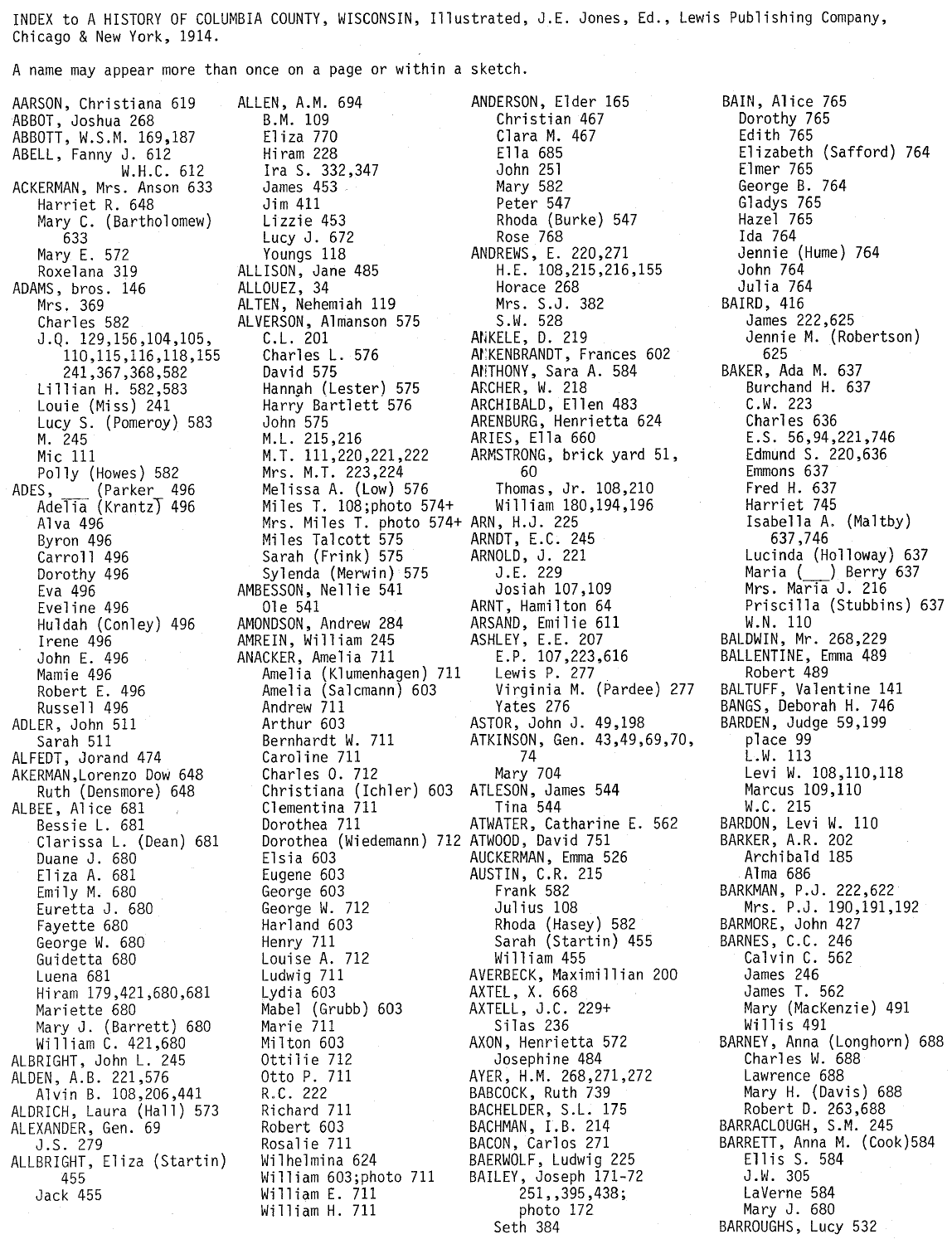BARTEAU, S.H. 280 BARTH, Laurant 40 BARTHOLOMEW, Gen. 267 A. (Bisby) 634 Addie 635 Albert Grant 634 Catherine 162,272 Mrs. Catherine 382 Charles 635 Christiana 162,272,633 Edith (Bisbee) 635 G.M. 110,162,267,272 George M. 109,129,380+ photo 633 John 635 John B. 634 John M. 633 Joseph 633 Joseph M. 633 Josephine 382 Lillian (Cox) 635 Lola 635 Lucile 635 M.C. 162,267,272 Mabel 635 Maria A. (Brinneman)634 Marston 105 Marston C. 380+, 634, 635;photo 633 Marston Clark 632,633 Martha 634 Mary 162,272 Mary (Hopkins) 633 Mary (Peterson) 634 Mary C. 633 Mary D. 634 Nancy E. 633 Nell ie 635 Nellie M. 634 Priscilla B. (Eells) Ransom G. 634 Robert N. 633,634;photo 633 Robert Newton 633 Roland G. 635;photo 633 William 633 BARTLETT, Miss 318 BASHFORD, R.M. 341 BASSEIT, Mr. 668 D. E. 229 Daniel E. 236,106,109 BASSI, John B. 225 BATCHELDER, S.L. 372 BATES, William 395 BATH, Cornelia (Vosburgh) D.W. 142 Daniel 543 Emma (Birdsey) 543 Hazel 543 Henry D. 142,143 Irving 144 Levi 151,543 Maria (Underdahl) 543 Mary (Underdahl) 542 R.W. 543 Ray 542 Ruby 543 W. E. 143,144 BATTELS, J. 244 BATTY, A.J. 193 George 283 George M. 154

BATTY (cont.) Isabelle (Richards) 643 John 643 BAUER, Adelina M. 473 Augusta D. (Siewert) 473 Esta D. 473 Herman W. 473 Hulda V. 473 John F. 472 Joseph 472 Linda A. 473 Metha E. 473 Sophia (Koenig) 472 BAY, John M. 179 BAZZARD, Eunice 757 BEACH, Charles F. 215 BEAN, 161,195,213 BEAR, Elizabeth 713 BEBB, W.G. 215 BECKEL, Rev. 219 BECKER, Fredericka 520 BECKFELDT, John 615 BEHNCKE, Alma 763 Carrie (Francis) 763 Ella 763 Ernst 763 Fred 763 Johanna (Hilderman) 763 Leonard 763 Linda 763 Minnie 763 Rudolph J. 763 BElCH, Adolf 599,600 Carl G. 599 Grace (Staudenmayer) 599, 600 BELL, Capt. 263 Mr. 290,441 Annie 459 August 459 Edna 459 Ei11 459 Emil 459 Emma 459 Flora (Nelson) 523,525, 544 Francis 525 Ida (Hahn) 459,476 Ida J. 525 Jennette 523 John 459,476 Katie 525 Lamira 459 Margaret (Stewart) 525 543 Matilda (Trader) 459 Pearl 459 Rhinold 459 Robert 523,524,544 BELLACK, A.M. 155,249 BELLINGHANSEN, H.L. 116 BELLINGHAUSEN, Augusta  $($   $)$  Sorgel 450 Caddie A. (Maxwell) 451 BETTS, Julia 692 H.L. 117,193,223 Herman L. 449 Martin 449 BENDIXEN, Ole M. 107 BENNETT, A.A. 740 Jane 704 R.C. 284,362 BENSON, J.H. 504

BENTLEY, Bridget (Spaight) 594 Catherine (Tierney) 594 Fred 594 Frederick D. 594 Jane 772 John 594 Michael 594 Nora (Tierney) 594 BERG, Annie (Saarheim) 574 C.E. 284 Carl E. 573 Elias 574 BERGER, Ad. 294-95 Adolph 294 Julius 294 BERGHUM, Tinie 542 BERGUM, Ada R. 547 Anna (Sandow) 547 Arthur E. 547 B. 546 Bennie B. 547 Berthena A. 547 Betsey (Burke) 547 Betsy (Farnum) 546 Carolina L. 547 Christian Sanford 547 Ellick B. 546 Erick 547 Ingra (Halverson) 547 Johanna 547 John 547 Lena (Felon) 547 Lizzie (Helgson) 547 Marcus 547 Mary 547 Peter 547 Susan (Emmanson) 547 BERGUSON, Anna 461 BERKELY, Sarah 739 BERKVEM, Bertha 750 Bertha M. 750 Bottolef 750 Carl Ingaman 750 Erick 750 Ingaborg 750 Ingaborg C. 750 Jens 750 John 750 Karie 750 Karl J. 750 Lars 750 Martha 750 BERRY, Fanny (Cook) 584 Jessie 585 Lemuel 112,155,215 Lemuel S. 584 Mrs. Maria 637 BERWELL, Carrie 765 BEST, Hannah P. 206 BETHNY, Sarah (Smith) 506 Warren 506 BEVANS, Lorenzo 118 BEYER, Elizabeth (Williams) 754 George H. 754 BIEDENWEG, Rev. 295 BIERCE, Daniel 215 BIG JIM 31 BIG THUNDER 60 BILL, George 175

BILLINGHURST, Charles 136 BINGHAM, Ira W. 218 BINNIE, Brigetta A. (Waters) 485 Ellen (Archibald) 483 Helen A. 485 James 483 John 483 Josephine (Axon) 484 Mary J. 485 Nora I. 485 BINNEY see BINNIE 484 BIRCH, Catherine 465 BIRDSEY, A.P. 105,130,245, 400,568 Emma 543 BISBEE, Darius 105,401 Edith 635 James 635 BISBY, A. (Miss) 634 BISHOP, Ellen M. (Moran)748 Leo 748 BISSETT, Lillian 510 BLACHLEY, settlement 268 Eben 268 Mi 11er 384 BLACK, 416 Sarah 687 BLACK HAWK 42,69,70,72,75, 167,320 BLACKLOCK, 416 BLACK WOLF 24,60,68,75 son of 74 BLAIR, Linus 118,362 Lucy 488 Martha 566 Nancy 362 BLANCHARD, Ruth 418 BLAND, Frances 661 BLASKI, Anna 526 John 526 BLEMIS, H. 285 BLIEVIMICHT, Martin 546 Matilda 546 BLODGETT, M.R. 736 Malinda 683 BLOOD, Ephraim 120 BLUE, W.G. 215 BLUMENTHAL, Lillian E. 553 Lillian M. (Whitney)553 Robert 553 BOCK, Augusta 519 Bertha 515 Doris (Swartz) 515 Frederick 515 George 515 Henry 514,519 Herman 515 Matilda 519 Rudolph 515 Sophia (Woltman) 514 BODINE, Mrs. C.M. 223 BOELTE, Arthur 545 David C. 545,546 Emma (Nenabuck) 545 Florence 545 Fred J. 545 Hattie 545 Henry C. 545 J .G. 545 Lydia 546 Matilda (Blievimicht)546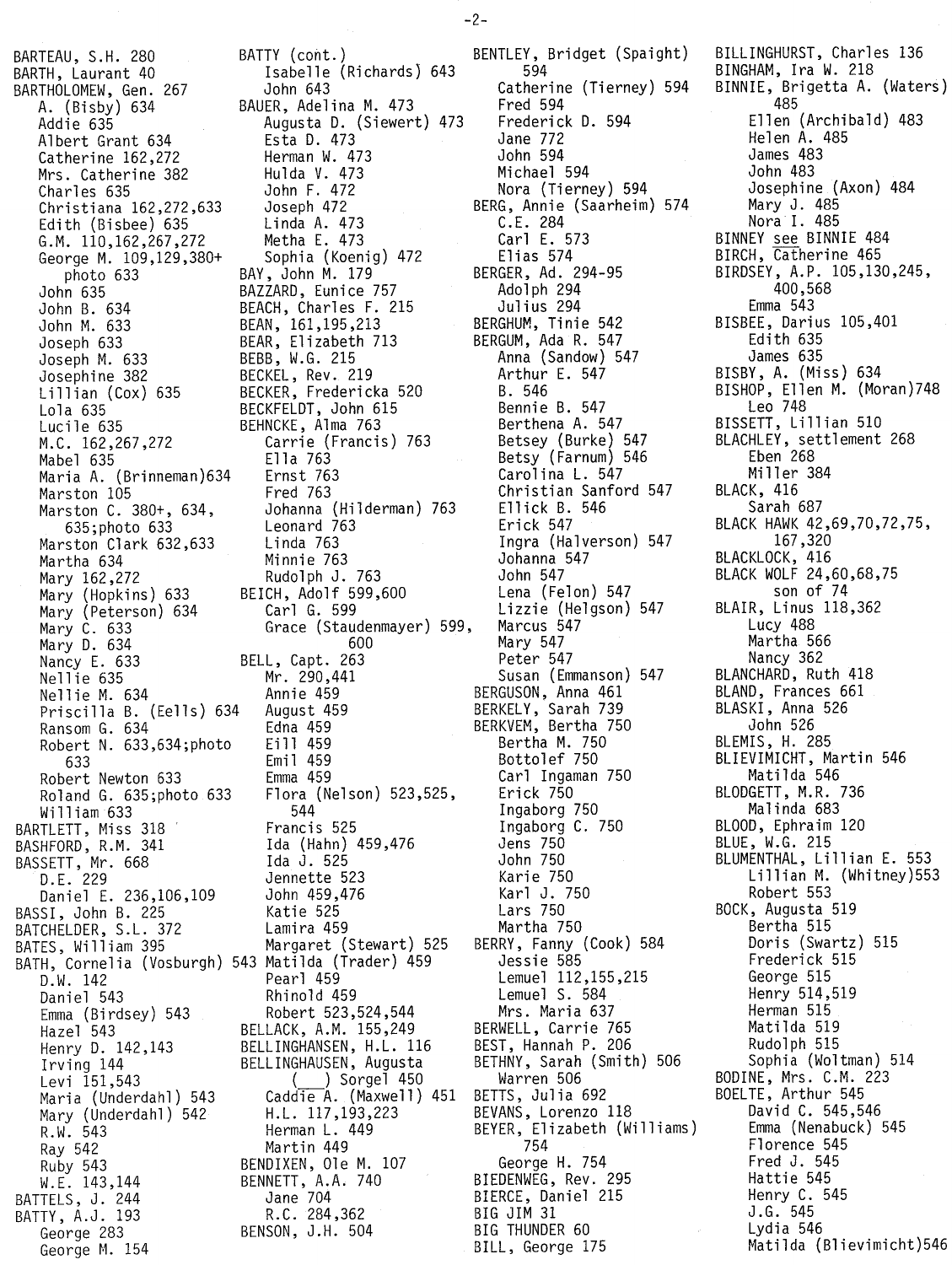BOELTE (cont.) Sophia (Lang) 545,546 BOGUE, Alan 116,117,451 D. 215,216 D. 218,210<br>D. 1130 David 108,451 Edward 451 Ellen (Stevenson) 451 Esther 451 Grace 451 ~1argaret 451 Margaret (Clark) 451 BOHLING, Dorothy (Fink)479<br>E.J. 479 E.V. 479<br>E Ernest J. 480  $F \cdot C \cdot 479$ rred **C.** 480 Frederick C. 485 Henry 479 Mrs. J.F. 480 Jeanette D. 480 John 479 John F. 479,photo 479 Lillie 479 Loretta 479 Margaret 479 Mary J. (Binnie) 485 Mary J. (Young) 479 BONHAM, Earl 508 Emma (Francis) 508 George 507 Hollis 508 James 508 John E. 507 Lucy 508 Orlin 508 Phoebe 508 Ruhamah (Jacoby) 507 Susan 508 Wi11iam 508 BONIBAU creek 88 BONNY, William 421 BOOHER, R.L. 146 BOTMAN, Henry 119 BOURGMEYER, J. 692 BOUTWELL, Alice 541 Anna 540 Anna (Jullum) 540 Atley 540 Bertha 540 Butler 540 Christian 540 Hendrickson 541 John 540 Nellie (Ambesson) 541 Nona 541 Peter 540,541 Rhoda 540 Rosa 540 Simon 540 Willard S. 541 BOWERS, Mrs. house 383 Cornelia 733 BOWIE, Mary 462 BOWMAN, Mr. 268 Abram Davis 458 Adam 268 Asa 457,458 Ella 256 Ella Davis 458 Emma 458 Hannah J. (Davis) 458 Jennie 458

Joseph 272 BRIESE, AlfredW. 734<br>Joseph J. 272 Frederick 734 Jessie 745,762 BRITTAIN, John 155<br>John 746 BROCKETT, Agnes 57 John 746 BROCKETT, Agnes 574<br>Lizzie 745 BROCKMAN, Bertha (Ku William P. 408 BROOKS, Betsey 691<br>William T. 407 BROSSERD, Francis William T. 407 BROSSERD, Francis 716<br>BRADSHAW, William 85 Mary 716 BRADY, Gen. 74 Mrs. Mary J. 716 Thomas, Jr. 268 Stephen 105,108,340,428 F.A. 110,147 Anna (Shelda) 547

-3-<br>BRIDGES, Flossie 542 BOWMAN (cont.) BRIDGES, Flossie 542 BROWNELEE, Marion 742 Frank 542 BROWNRIGG, John 384<br>Ida (Underdahl) 542 BRUCHER, Daniel 636 Jonathan 253,254,395,438, Ida (Underdahl) 542 BRUCHER, Daniel 636 456; Photo 254,456 BRIER, Annie 630 Mrs. Elizabet<br>Joseph 272 BRIESE, AlfredW. 734 Josephine 636 Joseph J. 272 Frederick 734 BRUNSON, Allen 81 Nellie (Smith) 506 Hattie (Hasey) 734 BRYAN, Joseph H. 222 Ruth (Rider) 734 BRYSON, Ann Harris William L. 733 BOYD, George A. 256 William L. 733 BUBLITZ, Freda 475<br>Thomas A.B. 65 BRIGGS, house 269 Wilhelmina 708 The BRIGGS, house 269 Wilhelmina 708<br>Miss A.O. 156 BUCHANAN, Miss 285 BOYLAN. Agnes (lehan) 746 Miss A.O. 156 BUCHANAN, Miss 285 Andrew 746 Abbey O. 155,207 Mrs. 285 Anna 745 BRIGHAM, Martha 156 D. 282,285 Catherine 746 BRINKERHOFF, George 421 Daniel 284<br>Catherine (McCarty) 745 BRINNEMAN, Maria A. 634 BUCK, Royal 751 Catherine U1cCarty) 745 BRINNEMAN, Maria A. 634 BUCK, Royal 751 Charles 745,746 BRISBOIS, (Pauquette)406 BUCKLEY, Joseph 224 Ella (Murphy) 745 Mitchel,-}. 406 William 344 Harriet (Baker) 745 BRITT, Chauncey C. 135 BUGLASS, D. 223 dames 745 (181,189 )<br>
J.C. 181,189 (1.5r. 215 )<br>
John 746 (181) BROCKETT, Agnes 574 (181) David, Sr. 620<br>
Lizzie 745 (181) BROCKMAN, Bertha (Kutzke)638 Edna (Older) 621 Lizzie 745 BROCKMAN, Bertha (Kutzke)638 Edna (Older) 621 Marguerite 745 Mrs. Charles 638 Ethel 621 Peter 745,746 BRODIE, Henry C. 221 Kenneth G. 621 BOYNTON, Mrs. E.G. 190 Joanna 738 Robert G. 222,620 BOYUM, Kestima (Jerdis) 749 BRONSON, A. 157 Spencer R. 621<br>Rasmus A. 749 Alvin 198,186 BULGREEN, Martha 5 Rasmus A. 749 Alvin 198,186 BULGREEN, Martha 560 F.E. 226 BULL, Ann 771<br>Parks 359,362 BULLEN, David 379 BRACE, Henry C. 367 Parks 359,362 BULLEN, David 379 BRADLEY, George 120,378 BROOKE, Gen. 74 Winslow 349,379 H.C. 271 George M. 90 BUMP, Moses 395 Jeremy 377 Geo. Mercer 198 Sarah (Griffith) 390 William T. 407 BROSSERD, Francis 716 BUNDY, Delos 282<br>
BRADSHAW, William 85 Mary 716 BUNKER, Sarah 752<br>
BRADY, Gen. 74 Mrs. Mary J. 716 Thomas, Jr. 268<br>
George 212 BROUGH, Elizabeth 482 Wm. G. 109 George 212 BROUGH, Elizabeth 482 Wm. G. 109 James 213 BROWN, Alberta (Flagler) BUNSA, George E. 142 John 212 744 BUNTROCK, Sophia 476 BRAESON, Benjamin 408 (Alfred I. 744 (BUOY, James 105,389)<br>BRAETZ, Christian 219 (Arthur 744 (BURBACH, Mrs. F. 190) BRAETZ, Christian 219 Arthur 744 BURBACH, Mrs. F. 190 BRANNAN, S.S. 137 Caroline (Hughes) 368 F.E. 189 Samuel S. 136,137 Carrie 720 Mrs. Fred 191,564 BRMDT, Hattie 638 Charles 744 Fred E. 563 BRAUCHLE, Louis 247 Charles L. 110,113,743 Musa A. (Mohr) 564 BRAYTON, Mr. 333 Clarence E. 744 BURCHECKER, Sarah 279 Courtland 301 BURGESS, Chistiana 615<br>E.C. 643 BURKE, Andrina 547 Alfred A. 110,367 E.C. 643 BURKE, Andrina 547 S. 119 Eva 744 Anna (Peterson) 547 BREESE, Carrie 449 Flora 703 Betsey 547 Edward 447 Freeman 744 Catherine 508 Eleanor 449 Gertrude E. 744 Charles 547 L. 180 Harriet (Green) 744 Knute 547 L.L. photo 447 Howard 744 Rhoda 547 Ll. 108,201,203,204,215, Isaac N. 378 Susan 547 216,220 J. Jackson 256 BURLING, Joseph 553,554 Ll., Jr. 203 Jane (Plenty) 643 Lillian 553,554 Llywelyn 447,449 John 81,366,368,370,583 BURLINGAME, E.H. 151,223 dohn (Scotch) 368 Leroy J. 151<br>John A. 134 BURNETT, Adelaid<br>John J. 282 David 714<br>John W. 109 BURNS, Ellen (Rya Mary A. (Evans) 449 John J. 282 David 714 Robert 449 Joseph 268 L.P. 499 Rodney E. 449 Lydia M. 527 BURRINGTON, S.O. 241 William L. 215 Mary (Udell) 744 BURT, Margaret B. 155 William Le 449 Mellie (Morrel) 744 BUSH, Elvira (Nelson) 544 REWER, Capt.  $182$  Roland 744 Harvey 105,360 V.E. 181,194 Roy 744 Hervey 401 BRIDGE, Julia E. 502 Salmon 111 William 544 Sarah A. 363,736

Mary E. 745 BROCKMANN, H. 295 Janet (Gardiner) 620 Mathew 746 BRODDIE, 416 Josephine (Orthamn) 620 BURNETT, Adelaide (Stahl)714 BURNS, Ellen (Ryan) 499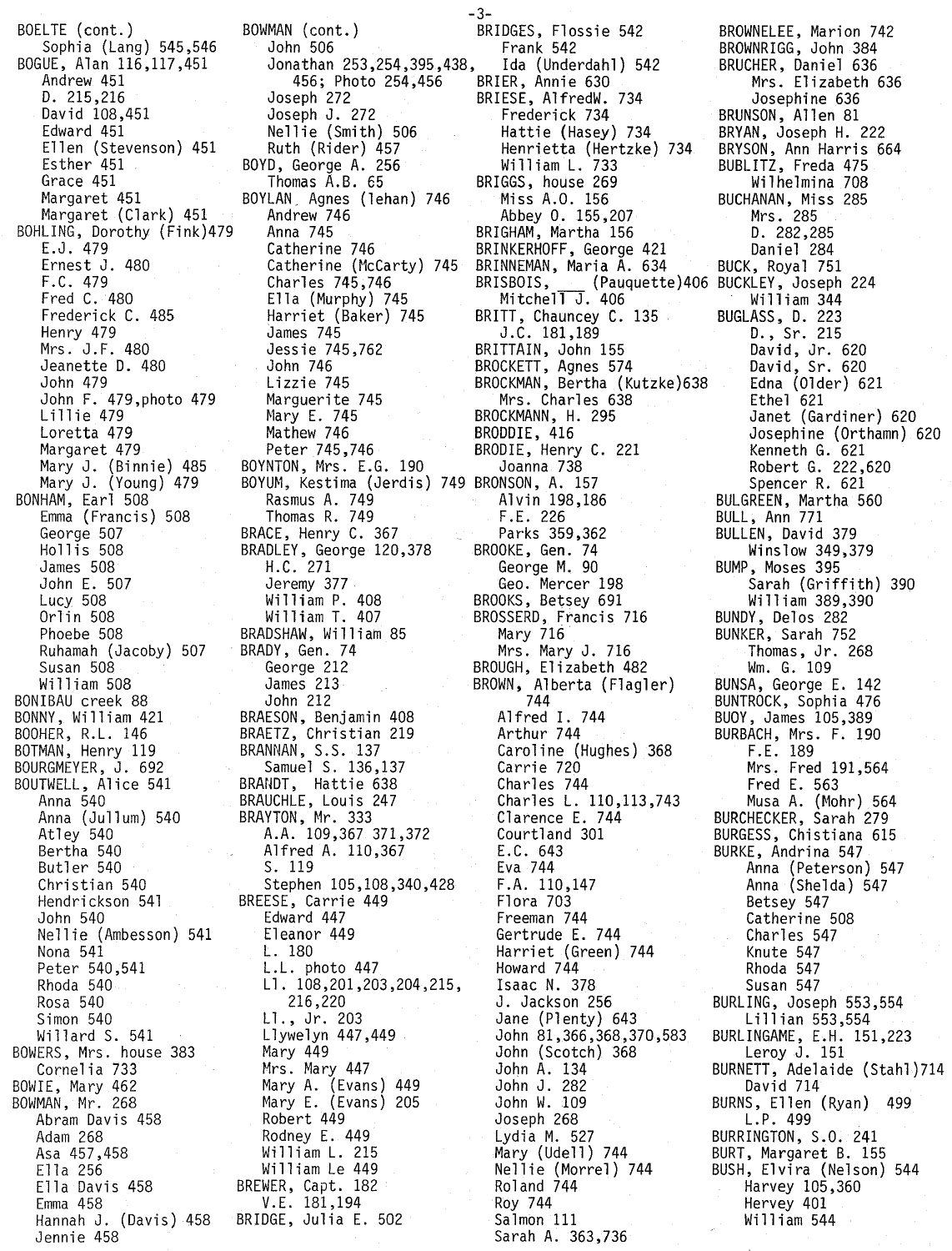BUSHNELL, Chester 366 CALDWELL (cont.)<br>D.S. 363 John L. 274,66 D.S. 363 John L. 274,663 Daniel S. 129,401<br>H.W. 214 Ida A. (Westcott) 364<br>J.M. 148,358+ J. Monroe 363 663<br>Jennie M. (Scott) 363 William 662,663 Jennie M. (Scott) 363 William 662,663 Sarah A. (Brown) 363<br>BUTLER, Addie 154 Charles F. 147<br>Lavina 584 Wells M. 179 Joshua 395<br>T, J.C. 223 Lavina 456 BUTT, J.C. 223 Lavina 456 BUTTER, Wells M. 179 Louisa 456 BUTTERFIELD, Miss 150<br>David 81 BUTTS, Miss 156<br>Catherine 541 BYRNE, John A. 128,129<br>CABLE, John 94 CADY, Benjamin J. 760<br>Bernice A. 761 Bernice A. 761 Mrs. Agnes 305 Charles 760<br>Emile E. 760 Emile E. 760 James 101,163,241,337+, Ford P. 761 342+<br>George W. 760 Mrs. Jea Leon R. 761<br>Louis 760 Marion E. 760 Matthew P. 760 761<br>Mercy N. 760 761 Mercy N. 760 John 761 Mrs. Nancy J. 760 CANNON, Samuel 280 Nora E. (Smith) 761 CAR-A-MAU-NEE 45 Philander H. 760 CARHART, Miss 150 U.T. 291 CARLISLE, Mary 713 Ulysses T. 760 CARNAGIE & PRESCOTT 113 CAFFREY, place 21 506 CAHOON, William H. 421 Emily V. (CALDOW, Elizabeth 577 Flora 504 CALDOW, Elizabeth 577 Elizabeth (Caldwell)500 Harry 506 663 John E. 504 Janet 485 CARNEGIE, George C. 182 Janet (Kenneth) 499 CARPENTER,<br>Marion 500 Mr. 185 Marion 500 Mr. 185 Martha 500,660 George<br>W.A. 274 George H. 120  $W.A. 274$ William 274,485,499, Henry 184,187<br>660,663 Rosetta R. 630<br>William, Jr. 499 Sarah (Mrs.) 184<br>DWELL Agnes 663 CARR Flinor 369 William, Jr. 499 Sarah U1rs.) 184 CALDWELL, Agnes 663 CARR, Elinor<br>Agnes (McMillen) 578, Emma 506 Agnes (McMillen) 578, 726 Gertrude C.367 oames u. 81,105<br>Mrs. Charles 726 110,366,367<br>Charles P. 575,578 James Cary 368 Charles P. 575,578<br>Elizabeth 500,663 Elizabeth (Caldow) 577 Mary A. (Seli<br>Elizabeth (Robertson) 0thermel 506 Elizabeth (Robertson) 662 Rebecca (Howe) 506 Esther (Mackay) Steven-Hugh S. 274,663 CARVER, G.R. 272 Isaac S. 274,663 J. 87<br>James C. 493 Jonathan 39 James C. 493 Jonathan 39 James M. 274,663 Janet 662 G.W. 157,221 John 493,577,662<br>John, Sr. 274,500 CASS, Lewis 90,196 John, Sr. 274,500

 $\sim 10^7$ Margaret 662<br>Marion 274,663 Marion (Wardrop) 663<br>Martha A. 575 J.M. 148,358+ Robert 274,575,577,662, CAVERLY, Mary 673 CALKINS, Edward 456<br>Elijah 456 Hiram 456<br>Joshua 395 Mary 456<br>Rolin 456 CALVERLY, Stephen 395<br>CALVEY, Mary 747 CAMP, Sophia 519 Mrs. Jeannet 305<br>John 332 Mrs. Julia 163,241<br>R. 215 Mary E. 760 CAMPION, Catherine (Madden) Vesta J. 760 CARNCROSS, Ardella (Smith) Henry 184,187<br>Rosetta R. 630 Allison 578 James C. 81,105,106,108, CHIPMAN, Ethel 469 Mary (Crocker) 369<br>Mary A. (Self) 368 son 493 CARRIE (de), Sebrevoir 21

CASSINGHAM, Julia 711 CATHCART, Dr. 269 CAVE, Mr. 329 Ella J. 487 Emeline (Wood) 487 Lewis 487 CENSUS - 1846, 119-20 CENTRE, Lt. 90 CHADBOURN, Mrs. C.E. 562 Catharine 562 Catharine E. (Atwater)562 Elizabeth D. (Cornwell) 562 F.A. 245,249,561 Frederick A. 246 R.W. 236,246;photo 561; 562 Reuben C. 562 S.W. 246,562 W.R. 562 ooz<br>CHALFANT, 267<br>Aaron 105 Aaron 105 CHALMERS, Charles B. 701 Jennie M. (Jones) 701 CHAMBERLAIN, A. 256 Ruth (Blanchard) 418 Mrs. Ruth Blanchard 418 CHAMPLAIN 20 CHANCE, John 268 CHANCELLOR, J. 107 James 107,109,213 CHANDLER, John A. 135 Joseph 278 Jul ius C. 135 "Shanghai" 135,136,141 CHAPIN, E.E. 94,236,241 George P. 501 Martha (Groves) 501 CHARLEVOIX, 20 CHASE, Gil 466 Lucy 466 Sarah (Ellis) 466 CHATLEY, Anna 676 CHESTNUT, Patrick 389 William S. 390 CHILSON, Alma L. 614 Emma (Laun) 614 Etta 614 Etta R. 614 Henry H. 614 Lydia M. (Howard) 614 Mr./Mrs. Oliver G. photo 612 Oliver Gates 613 William O. 613 George 469,742 Harold 469 Jennie (Roberts) 469 Mabel 469,742 Martha (Taylor) 469 Mary 469 W.R. 111 Wi11iam R. 469 CHIPPENDALE, Mary 482 CHIPPEWA, the 25 CHOU-KE-KA 73 CHOU-ME-NE-KA-KA 73 CHRISLAW, Neva 626 CHRISLER, Elvin 506 'Emma (Cummins) 506

CHRISLER (cont.) Howard 507 James 506 Mabel (Farr) 507 Vera 507 CHRISTIE, Alexander 176,187 James 438 CHRISTIENSEN, C.M. 245 CHRISTOPHER, Bertha (Lee) 549 Cora A. (Sa-pson) 549 John Sampson 549 M.J. 284,549 Roginald 549, photo 549 Thomas 160,211 Valborg B.L. 549 CHRISTOPHERS, Ammond 179 CHRISTY, Capt. 412 CHURCHILL, E. 245 CINES, Martha 665 CLARK, Capt. 64 Major 77 (Jones) 54 Bert 525 Charlotte Ouisconsin 53 Charlotte O. 197 Edward 427 Elizabeth A. 621 Frank S. 110 Harriet 155 Henry R. 437 James, farm 528 Joel 217 John L. 215 John T. 108,118,137,180 Katie (BEll) 525 Margaret 451 Nathan 53,65,197 Royal F. 108 S.W. 493 Satterlee 54,59,60,61+ 67,69+ Satterlee, Jr. 64 W.M. 229 Willard 280 CLAUDOT, 772 CLAY, Henry 25 CLAYTON, Ephraim 738 Jane E. 738 Joanna (Brodie) 738 CLEARY, Grace 642 Mr./Mrs. Thomas 642 CLELAND, J.I. 215 CLIFFORD, M.H. 213 CLINTON, Mr. 348 CLOOUS, Joseph 85 CLOSS, Ann J. 754 Eleanor (Evans) 754 Elizabeth 754 Elizabeth E. 754 Ellen 754 Everett 754 Hannah (Williams) 754 Humphrey 754 Jane 296,754 Jemima 754 John 754 Robert 288,431,754 Robert L. 754 Thomas B. 753 CLOUGH, Mrs. 191 Daniel 220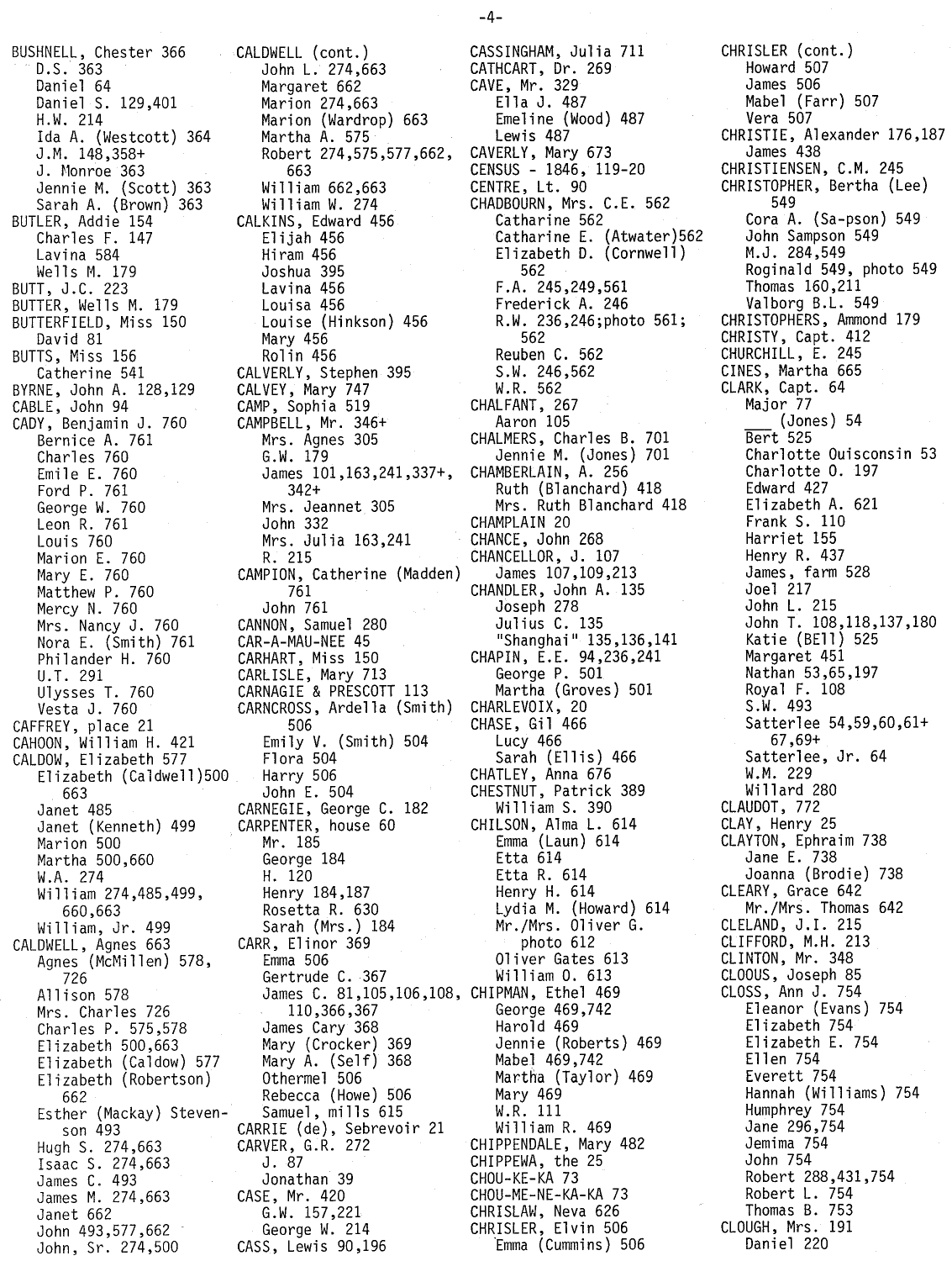CLOUGH (cont.) CONNOR (cont.) COWLEY, Alfred 432 COAPMAN, L.N. 263 A.G. 246 CRAIG, Allen 639 COATES, S.D. 29 Amasa G. 108 John 687 COBB, Moses R. 118 Anna M. 584 Lula 639 COBERLY, James 647 Clara E. 584 CRATER, John P. 758 COCHRAN, R.L. 215 Elbert F. 584 "Old CRELIE" 59,61 COCHRANE, Anna G. (De- Ellen (Thurlow) 584 CRELIE, Joseph 66,406 R. Livingston 588 Kneeland B. 583, photo<br>Robert 102, 588, 768 583 T.H. 226,Co. 768 Lavina (Butler) 584<br>T. Harry 588 Lawrence 197 T. Harry 588 Lawrence 197 Jane (Bennett) 704 COLE, Emily W. (Goldsmith) Mary 494 Lillie (St.<br>644 Mary (Dates) 585 Martha 704 644 Mary (Dates) 585<br>Isabella Hepburn 644 Moses 197 COLEMAN, Bennetti 741 Sarah A. 584 Sammas H. 704<br>Ellen (Kenney) 741 Seth C. 584 Seth Milliam 704 Ellen (Kenney) 741 Seth C. 584<br>Harriet 192 COOLIDGE, Ed. house 528 John 741 COON, Thomas B. 253,263 CROUCH, A.~. 107 William 741 COONS, Thomas B. 253 Mrs. Ann 558 COLES, W.G. 108 COOPER, Theodosia 647 Clinton 568 COLLINS, A.S. 214 COPELAND, Hamlet 84,426 Edith 568 COLLINSWORTH, Lt. 64 E. 110 Rachael 568 COLLIPP, Agnes A. (Fulton)<br>593 William Fulton 593 COSAD, Jacob 179 CULVER, Eliza 495<br>COLMAN, 0.D. 737 COTTER, Bridget (0'Keefe) Titus 495<br>COLONIUS, A. 222 724 CUMMANE, J.D. 213<br>C.A. 108 Estelle 761 CUMMINGS, Albert 6 COLONIUS, A. 222 724 CUMMANE, J.D. 213 CONANT, Roger 197 (Stanton) 499 Elia A. (Dan<br>CONDON, Helen 729 Thomas 499 Emma E. 671 CONKLIN, Jonas 107 COWAN, Horatio N. 271 Ernest 671<br>CONLEY, Huldah 496 COWARD, C.L. 147 Ida 672 CONLEY, Huldah 496 COWARD, C.L. 147 Ida 672

Elsena (Wiswall) 210 James 745 Marguerite (Boylan) 745 Ethel P. 210 CONVERSE, Henry 128,129,179, Oliver 745  $\frac{100}{100}$  Mary A. (Goeway) 209 683 683 COX, G.J. 94,210,215,33 Paul W. 210 John 117,118,120,129,391, Lillian 635<br>W.G. 192,208,209 441,443 COYNE, Alexande W.G. 192,208,209 441,443 COYNE, Alexander 683 Lena L. 146 Mrs. Caroline E. 683<br>COOK, farm 459 Elizabeth J. 683 William R. 209 COOK, farm 459 Elizabeth J. 6839 Elizabeth J. 6839 Elizabeth J. 6839 Elizabeth J. 6839 Elizabeth COBBS, W.V. 65 Carolina L. 585 Margaret (Jones) 687 Graff) 589 **Erastus 109,179,197,220**<br>Helen 589 **Fanny 584** Helen 589 Fanny 584 CRIPPS, Sarah J. 758 Jack DeGraff 589 Hiram 197 CRISLER, James 506 Jennie 769 James 197 Lola 506 Jennie E. 588 Jay Butler 585 CROCKER, Mary 369 Lucy A. 588 Jessie (Berry) 585 CROFT, Dora M.719 Lucy R. (Emerson) 588 John B. 584 CRONK, Eliza W. 557 Robert 102,588,768 583 CROSS, Elizabeth 704 COFFIN, James L. 175 Lyell 584 Jeanette (Hamilton) 704 Isabella Hepburn 644 Moses 197 Martha (Fisher) 704<br>Jonathan 185 Richard 584 Mary (Atkinson) 704 Jonathan 185 Richard 584 Mary (Atkinson) 704 W.M. 141 Sara A. (Anthony) 584 Mary J. 704 Sarah (Smith) 584<br>Sarah A. 584 Harriet 192 COOLIDGE, Ed. house 528 CROTHERS, Clifford H. 107 Marguerite (Leahy) 741 COONEY, Mary (Lehan) 746 CROXALL, Charles B. 504 Thomas 740,741 Thomas 746 CUFF, Agnes (Cushman) 568 Alexander L. 118 CORBIN, "Old Hyson" 234 George 674 James 56-57,160,180,194, Sylvester 234 H.A. 222 200,211 CORDY, Wm. O. 108 Harry A. 567 Mrs. Jas. 190 COREY, W.B. 225 Hattie 674 Job F. 500 CORNELL, 319 Henry 567 John 352 Mr. 301 Iva 568 John, Jr. 109 William 162,428,429 Leone 568 Leslie 147 CORNFORD, Rhoda 760 Lillie 558 Marion (Caldow) 500 CORNING, C.E. 110,193 Linden 568 \~.W. 147 Charles E. 110 Neva 630 593 CORNWELL, Mrs. 156 Walter 568 Conrad 200 (Butts) 156 Wi11iam 558 P.G.593 Mrs. Agnes N. 207 Willis 568 COTTER, Bridget (O'Keefe) Titus 495 C.A. 108 Estelle 761 CUMMINGS, Albert 671 Charles A. 635 James 724 Charles 671 George C. 635 Johanna 650 David 671 Jessamine M. 636 John 761 David H. 671 Johanna (Weber) 635 COUCH, D.W. 214 Edwin 671 Josephine (Brucher) 636 COUGHLIN, Elizabeth Eleanor 671 CONANT, Roger 197 (Stanton) 499 Elia A. (Dane) 671

Platon Garfield 593 Elizabeth D. 562 CULLY, Lecta M. 218 CONNOR, Anna (Boylan) 745 James F. 671

 $\hat{\mathcal{A}}$ 

CUMMINGS (cont.) Jane C. (Kellogg) 671 John Fremont 671 Lucy J. (Allen) 672 Maggie (Grady) 671 Marion 672 Nell ie 560 Nellie (Wagner) 671 Orin 671 William 672 CUMMINS, Emma 506 CURRIE, Margaret (Stevenson) 649 Robert 294 Tempest 649 CURRIER, N.J. 109 CURRY, John 194 1.F. 223,224 CURTIS, Anna (Hecker) 729 Charles 729 Elizabeth (Lea) 503 Ella C.E. 502 F.C. 1l0,128 Fanny (Warner) 503 Flint N. 677 Frederic 502 Frederick C. 129 Guy J. 699,676 H.H. 108 Harriet E. 720 Harvey 503 Helen 677 Irene 453 Maria 682 Mary (Newton) 677 Netheta 677 Prudence 550 Samuel D. 282 William 317 CUSHMAN, Agnes 568 Agnes A. 700 Anna M. 700 Dee Carroll 699 Inez F. 700 Irma 1. 699 Jessie (Utter) 699 Joanna (Glover) 700 Julia A. 700 Lloyd C. 699 Mary (Folsom) 699 Mary F. 700 Orlando C. 698,699 S.C. 155,362 Mr./Mrs. S.C. 117 Sylvester 699 Sylvester C. 151,698,700 CUSTER, William K.179 CUTLER, Col. 53,65 Enos 64 H.G., article by 144 CUTSWORTH, Mary 482 DABLON, 20,34, DAGGETT, W.W. 596 DAHLEN, Lars 767 Magdaline (Lione) 767, photo 767 DAILEY, D.B. 171 DALEY, Jane 676 DALTON, Alma (Roberts) 686 Anna 631 Earl J.631 Ellen (Hayden) 630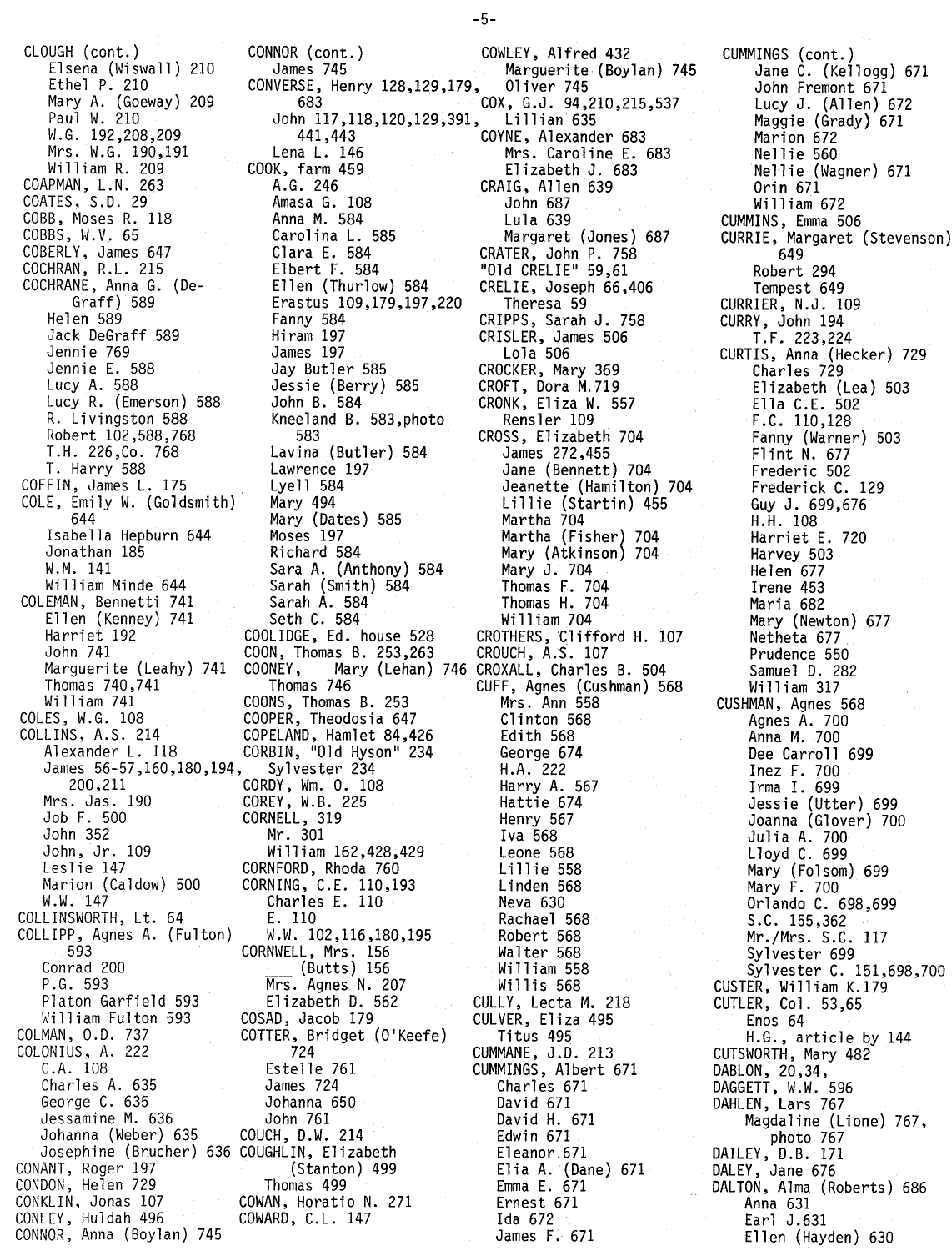DALTON (cont.) DECKER, Catherine 707 DICKASON (cont.) Mrs. Ernest 686 <sub>L.R.</sub> J.R. 110,111,142,245 Noah 229 Hannah (McDermott) 631 Minnie 223 DICKENSON, Jacob 119 J.W. 107,223 Peter 707 DICKINSON. mill 104 James 630 DEFFERDING, Annie 596 DIEDRICH, Charles 225 Jane 566 DeGRAFF, Ann 657 DIEFENDORF, Mrs. 402 Joseph 224,630 Anna G. 589 A.W. 630 Joseph W. 698 DeHAAN, Father 692 Helen 630 Josephine (Eulberg) 631, DE-KAU-RAY, etc. 24,73 DIEHL, John 193,225<br>698 Black 73 DIEPKE, Augusta 534 Lillian 631 Ko-no-koh (eldest) 73 Daniel 534 DALZIEL, John 81,407 Raisin 73 DIETRICKSON, I.W.C. 164,408 Thomas 407 Rascal 60,73 DILLENBECK, George W. 657 DANA, S.E. 215 Spoon 73 Louise(Simons) M<br>
DANDY 23,25,641 Yound 73 657<br>
DANE, Elia A. 671 DeKELVER, Father 692 DINON, C. 402<br>
DANIELS, George H. 256 DeKORRA 21, 24,31,40,49, DINSMORE, L.J. 245 DANE, Elia A. 671 DeKELVER, Father 692 DINON, C. 402 DANIELS, George H. 256 DeKORRA 21, 24,31,40,49, DINSMORE, L.J. 245 DANIELS, George H. 256 DeKORRA 21, 24, 31, 40, 49, DINSMORE, L.J. 245<br>John 166 50,65,73,387,family DISHMACKER, Anna 727<br>Mary 751 405, see also DIXON, 31, 255 Mary 751 405, see also DIXON, 31,255<br>
DANSMAN, H.L. 406 106 De-Kau-Ray Abigail (Whiting) 318<br>
DARLING, Mason C. 106 DELANEY, A.W. 107 Abraham 771 DANSMAN, H.L. 406 De-Kau-Ray Abigail (Whiting) 318 DARLING, Mason C. 106 DELANEY, A.W. 107 Abraham 771 DATES, Mary 585 Charles 332,132 Adam Church 771 DAUG, Anna (Gehler) 721 James 133,134  $\sim$  Anna L. 772 Emile 721 James, Jr. 107.134 Cora (Markham) 772 DAVEY, Sarah 643 John 133,134,216,220 Edward 771 DAVIDSON, Almira A. Joseph 134 Edwin Church 772 Mrs. Anna 461 Bertha (Poppie) 641 Frederick 77i Goodman 461 Francis P. 641<br>R.E. 714 Frederick H. 641 R.E. 714 Frederick H. 641 James F. 771,772 DAVIES, Edwin 298 John 59 John 59 L.S. 215<br>Emma 298 John J. 641 Luther S. 108,118,414 Mrs. Jane 298 John T. 68,72+,405,641 Maggie 771 Jane (Roberts) 668 Louis Denys 641 Maggie (Pabst) 771<br>Jennie A. 668 DEMOE, Mrs. E.W. 139 (Mi-ja-jin-a-ka) 31 Jennie A. 668 DEMOE, Mrs. E.W. 139 (Mi-ja-jin-a-ka) 31 Luther 668 Ellen B. (Turner) 139 Victoria 771 U. photo 668 Mary 608 B.J. 451 Uriah 668 DENSMORE, Ruth 648<br>DENT, Mary (Fowler) Mr. 686 **DENT, Mary (Fowler) 627** Edith M.<br>Mr. 686 Minnie A. 627 Elizabeth (Richards) 64.<br>A.V. 280 Walker Brewer 627 G.T. 513 A.V. 280 Walker Brewer 627 G.T. 513 Andrew 703 DENYS, Louis (Chevalier Henry 198 Luther 455 74 **74 Augustus O. 305** M.M. 135 Dennis 74 Sarah E. 305 Mary (Haggard) 703 DERR, John 437 DONAGHUE, William 118,119<br>Mary Hatton 688 DERRICK, John 724 DONBARG, Daisy 709 Matilda 454 Mary A. (Lennon) 724 DONOHUE, Mary (Madden) 761 DAY, Charles 727 Thomas 224,759 J.H. 278,362,699 Frank 727 DeWITT, 01iver E. 264 John H. 109 Jemima (Stott) 727 W.R. 197<br>Sarah A. (Wilcox) 727 DEY, Benjam DEAN, Chester W. 156 DICEY, Mabel A. (Folsom)661 DOTY, Baron S. 206 UTRESS U. 001 Major 234,235,361 U.D. 48,323,385<br>
Eliza (Wilkins) 681 Elbert 105,106,109,120, U.M. 135<br>
Harvey 681 227+,358+,401 James D. 82,83,90,300,<br>
ROISBRIANT, 73 Jacob 229 . 394 394 de CARRIE, Sebrevoir 21,73,387

698 Black 73 nIEPKE, Augusta 534 DANA, S.E. 215 Spoon 73 Louise(Simons) Meeteer Grace (Cleary) 642<br>John 59 Emma 298 John J. 641 Luther S. 108,118,414 DEMPSEY, Margaret 209 DODGE, Gov.<br>Mary 608 B.J. 451 Annie E. 558 DeLaRonde) 641 Horace 118 D.L. 141 DERING, photo 718 Henry 198 E.B. 141 C.L. 237,238 John 81,288,425,430 Elisabeth (Haggard) 703 Mrs. C.L. 190 Margaret (Bogue) 451 Eliza A. (Albee) 681 Charles L. 236 Martha 612 Evert 703 Guy V. 718 Mary 643 Fannie (Haggard) 703 O.M. 237 William 643 Hannah J. 458 Oscar 718 Willoughby 643 Jefferson 51,52,55,56,72, Sarah J. (Vance) 718 DOLCHE, Amelia 757 167 DeRIVIERE, (De-kau-ry) DOLE, mill 82 DERRICK, John 724 DONBARG, Daisy 709<br>Mary A. (Lennon) 724 DONOHUE, Mary (Madd Myron C. 681 DESMOND, A.P. 212 William 761 Nelson 703 DEVINE, Grace (McMahon) 759 DOOLEY, Henry 85 DEY, Benjamin 360,401,402 DORSCH, Christian 433<br>DIBBLE, C.A. 107 David 433,434 W.P. 280 DIBBLE, C.A. 107 David 433,434 Clara 279 DICKASON, 104 E.S. 215 Clarissa L. 681 Major 234,235,361 J.D. 48,323,385 Eliza (Wilkins) 681 Elbert 105,106,109,120, J.M. 135 DeBROISBRIANT, 73 Jacob 229 394

(Stahl) 714 DeLaRONDE, 61,73,74 Frances A. (Tanner) 771 DRAKE, Col. 234,235 IS, Lt. 53 **DENT, Mary (Fowler) 627** Edith M. (Holbrook) 612<br>Mr. 686 Minnie A. 627 **Elizabeth (Richards) 643** 

DOUGHERTY, Clinton R. 695 James F. 694 Lillian (Rhea) 695 Mary (Linehan) 695 Patrick W. 695 DOUGLAS, H.L. 511 DOUGLASS, 416 DOW, Benjamin 395 Chas. C. 108,181 DOWD, Phylecta 686 DOWDELL, Agnes 673 James 673 DOWNEY, Ann J. 759 Ella (McCarthy) 608 Helen L. 608 M.J. 189,596,photo 607 Mary 650 Mary (Dempsey) 608 Mary A. 608 Michael 568 Miles 608 Moses J. 193,607 DOYLE, Mr. 376 J. 212 L. Hobart 148 Lemuel H. 375 Jeremiah 105,106,110, 229 Peter 162,429 Samuel D. 378 W. 229 W.W. 110,156,236 William W. 107,118 DRAPER, Eunice 682 DREW, Dr. 268 L.S. 434 Leander 434 DRINKER, Henry H. 256 Minnie 472 DUBORG, Anna 519 Augusta 519 Augusta (Bock) 519 Emma 519 Fred 518,519 George 519 Hans P. 519 Henry 519 Mary 519 Mrs. Mary 518 Mathilda<sup>519</sup> Matilda (Bock) 519 Rudolph 519 Sophia 519 Tony E. 518 DUBRIDE, Marie (Eriksdater) 744 DUCLOS, Albert A. 695 Austin 695 Louisa (Murray) 695 Roy Fleet 696 Sue M. (Fleet) 696 DUDLEY, Anna L. (Lewis) 231 Frank 231 DUFF, Eliza 495 John 495 DUFFY, Lurette 761 DUNCAN, Jane 631 DUNHAM, Hezekiah 178 DUNKER, Frank P. 223 DUNLAP, 267,281 & FREYE farm 267 Miranda 692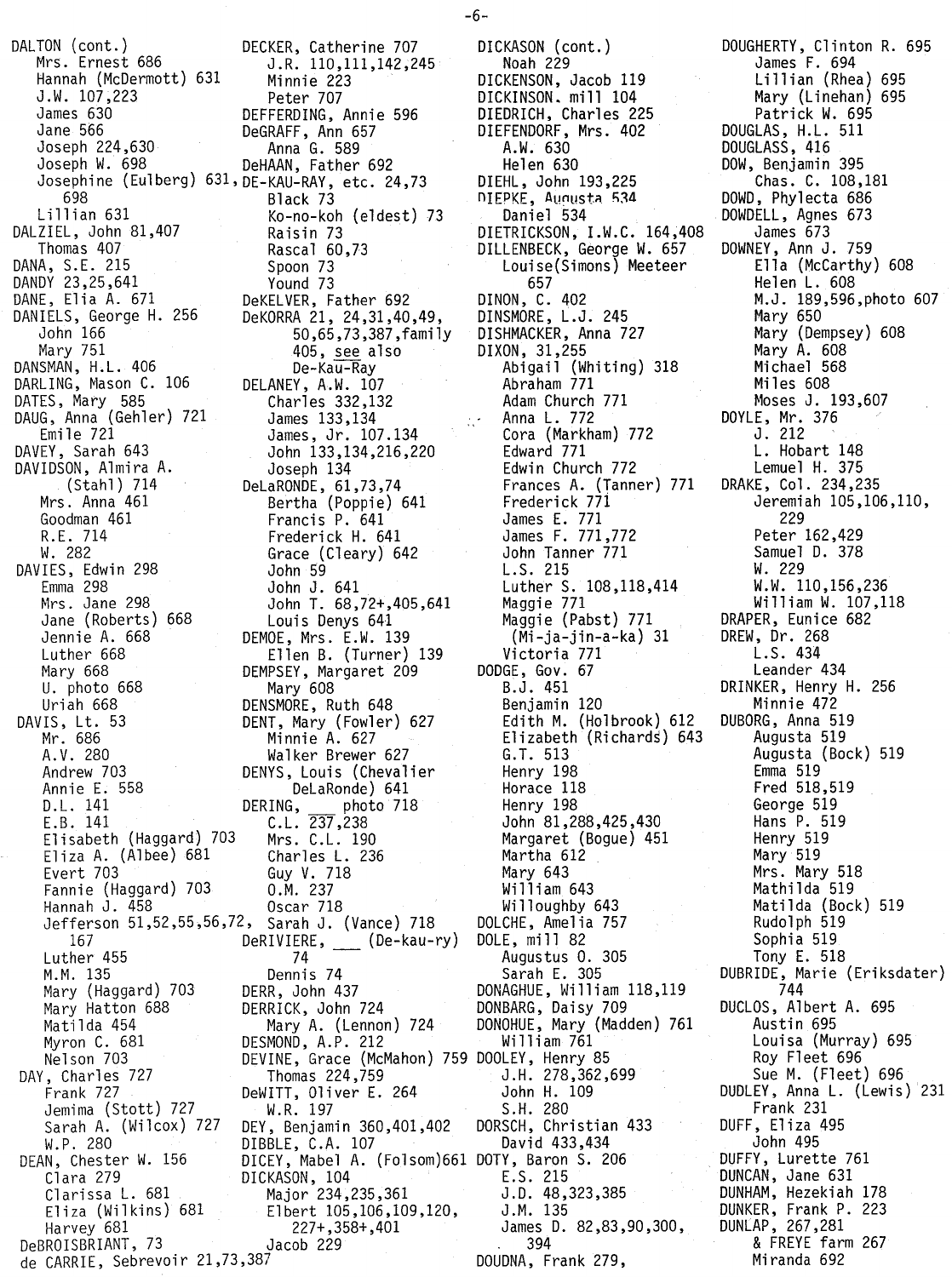DUNLAP (cont.) N.B. 282 Will iam 271 DUNLOP, Anna 485 Annie 726 Elizabeth 485 Gabriel 485,726 Gabriel H. 485 Jane (Allison) 485 Jane A. 485 Janet (Caldow) 485 Janet (Hamilton) 485 Janet S. 485 Joseph W. 485 William 485,726 William C. 485 DUNN, Andrew 118,185,196, 558 Annie E. (Davis) 558 Charles 559 Jennie S. 559 Leda (Stroud) 559 Robert E. 559 Samuel C. 558 Thomas V. 109 William J. 109,558 DUNNING, Mr. 329 A.G. 179,305 Emma (Olrick) 668 Marietta 668 Perry 667 Vincent W. 668 Vinnie 668 Wa11ace P. 667 DURICK, Mrs. John 618 Mary (Lennon) 618 DURKEE, James 510 Laura 272 Vinnie (Udey) 510 DWINNELL, farm 267 John B. 305 DYE, Adam 732 B.K. 557 Florence (Henry) 557 Mary A. 732 Rebecca (Sage) 732 DYER, W.B. 118,119,390 ~Jayne B. 106,108,228, 366,367,374+,436 EAGAN, Margaret 567 Patrick 567 EARHART, J.A. 579 EARLL, R.W. 156 EARLY, Charles 109,304 EASTMAN, Laura C. 747 EATON, Mr. 376 A. 147 Addison 111 C.C. 142 C.E. 245 & CANFIELD 376 Herbert 269 J.0.147,269 James B. 108 James O. 272,382 EBERGHAUSEN, Johanna 757 EBERLEIN, Albert 712 Arthur 712 Clarence 712 Frederick 712 Ottilie (Anacker) 712 EBERT, Albert 721

EBERT (cont.) Carl 721 Charles 721 Minnie 721<br>Ottilie (Hoff) 721 Ottilie (Hoff) 721 ECUYER, John 76 EDMISTER, Mr. 332 EDWARDS, Alice E. 551 Evan 288,290,431 F.W. 280 Fanny 632 Hugh 431,606 J.J. 215 John 288,431 Joseph 118<br>Marv J. 513,606 Mary J. 513,606 Samuel 631 W.M. 202,221 ~1rs. W.M. 223 William 222,194 EELLS, Joseph 634 Priscilla B. 634 Mrs. Sarah 634 EGAN, Anna 677 Maria 761 Patrick 677 EGE, George 108<br>M.M. 108 M.M. 108 EGGLESTON, Alton 665 Bertie 665 Edith 665 Frank 665 George H. 665 Jasper 665 Martha 665 Martha (Cines) 665 Mary 665 Mary (Thomas) 665 Minerva 665 Stephen 665 EHRHART, J.A. 116 EICHBERG, H.F. 245 H.V. 245 EIKY, Mary C. 563 ELDRED, Arthur 552 ELIOT, J.A. 285 ELK (the) 60 ELLICKSON, Arthur 726 ELLINGSON, Anna 702 ELLIOTT, John A. 156,240 ELLIS, Amy A. 646 Ann 592 Anna (Moran) 678 Catherine 597 E. 218 J. Alder 246 P.D. 678 Robert 597 Sarah 466 Tabitha 644 ELLSWORTH, F.H. 180 EMERSON, E.O. 215 Edward O. 176 Lucy R. 588 EMERY, Mrs. E.D. 156 Samuel 81 EMMANSON, Susan 547 EMMETT, Henry 279 EMMONS, Rhoda 581 ENGLE, Anton 745 Martha 745

ENGLISH, May B. (Stanley) 684 EVANS, Catherine (Williams) Walter 684 607<br>IGN, Leona 279,421 D. 256 ENSIGN, Leona 279,421 D. 256<br>William J. 108,279,420 David 607 William J. 108,279,420 David 607<br>MINGER, Mrs. 316+,321 Eleanor 754 ENSMINGER, Mrs. 316+,321 Eleanor 7!<br>Mr./Mrs. 321 Frank 499 Mr./Mrs. 321 Frank 499<br>James 320 James 214 James 320 James 214 EPPINGHMOSEN, Hannah 717 Jane 742 EPSTEIN, Alice 560 John 441 Annie (Weir) 559<br>Alfred 560 Alfred 560 Mary A. 449<br>Carl 559,560 Mary E. 205 Carl 559,560 Mary E. 205<br>Caroline 560 **EVARTS, Mrs. B** Charles J. 560 Claudius 427 Christina 560 Emma 427 Fern 560 Margaret (Henry) 557 George 560 William 557 Hazel 560 Ed. 509 Henry 203,559,560 Ivor 509 Louisa 560 James Bradford 510 Martha 560 Magdalena (Larson) 510 Martha (Bulgreen) 560 Margaret R. 510 Nellie (Cummings) 560 Martha (Erickson) 509 Phillip G. 560 Raymond Lydston 510 Phillipine (Zimerschied) Samuel W. 509<br>559 EWER, Irene A. 6 559 EWER, Irene A. 645 er with all c. 500<br>ERHART, J.A. 245 **Andrew E. 468**<br>ERICKSON, Alexander H. 475 Andrew K. 468 ERICKSON, Alexander H. 475<br>Ambion 474 Ambion 474 Annie (Olsen) 468 Andrew 475 **Arnold 468**<br>Andrus 475 **Andrew Belle** (Hat Bertha (Simonson) 682 Crystal 468 C.A. 474 Earnest 468 Gertrude D. 682 Ingaborg 468 Johanna (Rendahl) 475 Jennielyn 468 John 475,682 Knute 468 Jorand (Aafedt) 474 Neyman 468 Martha 509<br>Mary 475 ERIKSDATER see DuBRIDE 744 ERNDT, Anna 629 Clarence 762 ERNSPERGER, Frank B. 108,183 Elizabeth 762 S.B. 224 Frank 762 Samuel B. 183 Grace 762 ESCHWIG, Mr. 76 ESMOND, Cornwall 118,436 John 762 ETTINGER, Charles D. 169 Joseph 762 EULBERG, Adam 63,203,697 Mary 762 Frank 697 Monica 762 Gertrude 698 Patrick T. 762 J.J. 203 William 762 John J. 697 Edward 528 Joseph N. 697 Ellen M. 528 Josephine 631,698 FALCONER, John W. 280 Julius 223 R.C. 107 Julius A. 203,697 FALK, Adalla 727 Kathryn 697 Frank 762 Kathryn W. 596 Mary (Fahey) 762 Margaret (May) 697 FANCHER, Rufus' child 340 Mattias J. 697 Rufus 340 Peter 203,697 FARGO, Jerome B. 117 Peter W. 697 FARMER, John 88 William 697 FARMER'S BROTHER 27

 $-7-$ 

Lucinda 652<br>Mary (Ryan) 499 EVARTS, Mrs. Betsy 427<br>Claudius 427 EVERSON, Byron R. 510<br>Ed. 509 FADNESS, Amberg 468 Belle (Hattleberg) 468 Elizabeth 468 Mrs. Ingaborg 468 Olga (Hynes) 468<br>FAHEY, Alice 762 photo 696+ Molly/Mary (Wurst) 762 FAIRBANKS, E. 437 FARNHAM, Squire 142 E.F. 562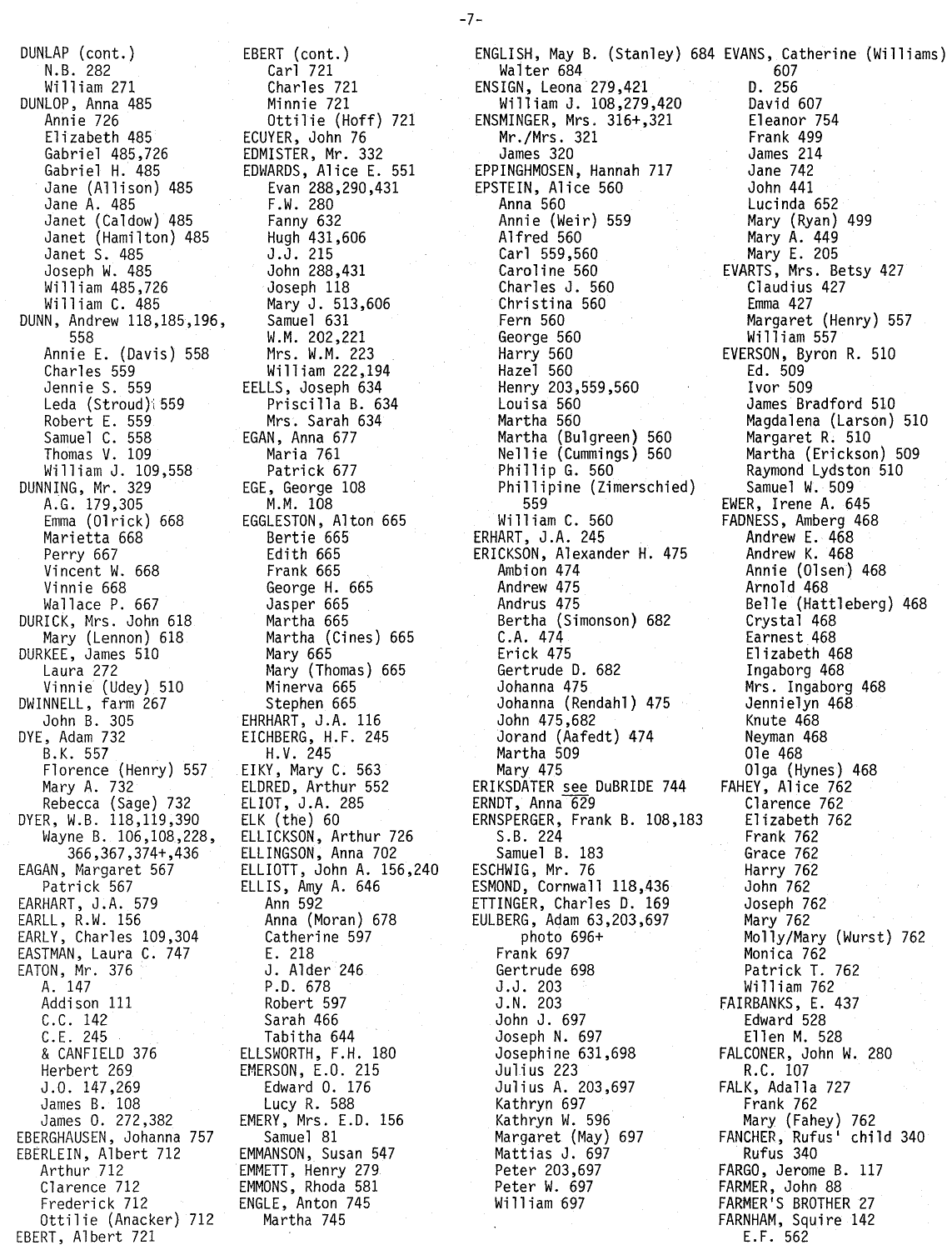FARNHAM (cont.) F.F. 109,234,236,246 FARNUM, Betsy 546 FARR, Albert 507 G.E. 218 J.L. 433 Mabel 507 FARRINGTON, Anna H.E. 502 Ella C.E. (Curtis) 502 Frederic Curtis 502 Helen 696 J.L. photo 502 Jess L. 501 Jesse L. 284 Joseph 118 Julia E. (Bridge) 502 Myrtle 502 William A. 502 FAWCETT, Adam 218 FEELYATER, Adam 734 FELLOW, Nellie M. (Bartholomew) 634 Sidney 634 FELMING, Frank 635 Mabel (Bartholomew) 635 FELON, Lena 547 FERGUSON, D.J. 264 Donald 215 Margaret H. 669 FERRES, Aleck 573 Mrs. Mary 573 Mary A. 573 FERRIER, Mr./Mrs. John 362 FEULING, Emma (Auckerman) 526 Leonard 526 Mary 526 FIELD, Ella (Kane) 694 Floyd A. 693 Floyd F. 694 George H. 693 H.C. 367 Henry A. 693,694 Wesley A. 693 FILLMORE, Laura A. 510 FILLY, (DeCarrie) 73 Laurent 73 FINCH, H.J. 218 FINDLAY, Janet 307 John 307 FINES, Naomi 458 FINK, Anna M. 629 Dorothy 479 Mrs. Dorothy 479 Emma 615 Henry 479 FISCHER, Elise W. 595 FISH, Mr. 330 E.F. 242 FISHER, Amelia 614 Anna 526 Anna (Blaski) 526 Armalla 526 Eva (Garlik) 526 Florence (Krouse) 526 John 526 Martha 704 Mary (Feuling) 526 Mike 526 Phillip 526 FISK, H.J. 111

FITZHARRIS, Lula (Lehan)746 FOSTER (cont.) Morris 746 FLAGLER, Alberta 744 FLANDERS, Mrs. A.C. 223 Lola 732 Mrs. Lydia A. 26 FLECK, Stephen 247 FLEET, D.H. 305 Sue M. 696 FLEMING, 416 FLINT, Mary E. 652 FOELBERGER, Gusta 687 FOLEY, Charles 745 Mary E. (Boylan) 745 FOLLETT, Burley 64 FOLSOM, Mrs. Abigail 660 Ella M. (Worthing) 661 Enos F. 661 Frances L. 661 Grover C. 661 Jeremiah, Jr. 81 Jonathan 660 Lois E. 661 Mabel A. 661 Mary 699 Nell ie 660 Nellie M. 661 Sarah A. (Gove) 661 William 274 William H. 660,661 FOOT, Dr. 78 L. 64 Lyman 77 ,394 FOOTE, John 268,270 FORD, Anna 508 Caleb 681 Gertrude D. (Erickson) 682 Ira H. 110,681;photo 681 Roxana (Lamb) 681 FOREST, J.F. 469 Mabel (Chipman) 469 FORREST, James F. 741 Mabel (Chipman) 742 Marion (Brownlee) 742 Nellie 742 William 352,742 FORSYTH, Major 25 FORSYTHE, John 305 Margaret 305 FOSS, Bertha 536 FOSTER, Adolph 707 Alice 707 Beatrice 708 Bessie 707 Carl 707 Caroline A. 378 Carrie (Sutton) 707 Catherine (Decker) 707 Earl 707 Elizabeth (Knapp) 707 Elizabeth (Uxdall) 707 F.C; 707 Fayette 708 Fayette C. 707 Jane (Parry) 707-08 Jessie 707 John 707,708 Kate (Miller) 707 Katie 707 Morris 707 N.P. 109

Orin 707 Ralph 708 Volney 206 Wayne 708 FOULKES, Thomas 504 FOUR LEGS 25 FOWLER, C.H. 244 Chester A. 118 Mary 627 FOX, Julius 772 Samuel 85 W.O. 94 FRANCIS, Carrie 763 Emma 508 Thomas 508 Wi 11iam 763 FRANKENSTEIN, J. 219 FRANKLIN, John 377 FRAY, Julia 534 FRENCH, Don C. 107 FREYE, 267 FRIEDRICH, Mrs. August 586 Lena {Holtz) 586 FRINK, Sarah 575 FUHRMAN, J. 244 J.W. 218 FULLAM, Anna 508 FULLER, Mrs. A.A. 681 Alice (Albee) 681 E.H. 681 Eunice 218 Gertrude C. (Carr) 367 I. 218 Lucy 218 Luena (Albee) 681 M. 218 Malissa 218 Phoebe 218 FULLERTON, Charles 752 Mrs. Charles (Seville) FULTON, Agnes A. 593 Agnes T. (More) 592 Ann (Ellison) 592 Mary H. 593 Thomas 591 William 210,215,216,591 photo 591 GABRIELS, Joseph 224,305 GAGE, Mr. 426 Stephen B. 426 GAGNIER, 43,45 Mme. 48 GALES, G.W. 285 Thomas W. 372 GALLETT, C.R. 195,205,448 " Charles R. 206 GALWEILER, Father 692 GAMBLE, James 182 GAMIDGE, Byron 511 Jennie 511 Libbie (Hollister) 511 Robert 511 Sarah (Adler) 511 William 511 GARDINER, Fred 643 Janet 620 Sarah A. (Plenty) 643 GARDNER, Father 692 GARLIK, Eva 526 GARNER, R.E. 280

GARNES, Jim 767 Martha (Lione) 767 GARRISON, J. 185 GASKELL, Mrs. William 285 GATES, Agnes 575 Agnes (Brockett) 574 C.D. 284 Cleve D. 574 Elizabeth 575 J.1. 575 Livingston T. 574 Martha A. (Caldwell) 575 Schuyler S. 6 GATZKE, Sophia 556 GAULT, Alice M. 639 Elizabeth C. 639 Lula (Craig) 639 Marion L. 639 W.C. 204,303,352,497 W.C., Jr. 204 . William C. 352 William C., Jr. 639 William C., Sr. 639 GAY, John 222 GAYLORD, Florence A. 531 May 765 GEHLER, Anna 721 Anna (Trachte) 721 Caroline (Kottke) 721 Emma L. 721 Frederick 721 John 721 Will iam 721 GEISSLER, J.A. 212 GEYMANN, Amelia (Anacker) 711 John 711 GIBBONS, 416 GIBSON, Samuel 117-18 GIDLEY, Hannah 657 766 GILBERT, Capt. 262 John 130 Jonathan 130,427 Lebbuns H. 279 GILFILLAN, Elizabeth J. 418 Ruth (Blanchard) Chamberlain 418 William 418 GIMME, Madli (Spilde) 461 Peter 461 GINTHER, Charles 379 George 379 Nellie (Shanks) 379 GIRDWOOD, Margaret 485 GITHNESS, Miss 463 GLADOSCH, Beno 295 GLORY OF THE MORNING 73 GLOVER, Joanna 700 GOCHENOUR, David 533,611 Mary (Reavis) 611 Myrtle (Pease) 533 Myrtle A. (Pease) 611 William E. 533,611 GODELL, Guy F. 183 GODHARDT, Anthony D. 692 Louis 212 GOERES, T.O. 271 GOEWAY, Mary A. 209 GOFF, Mrs. Eveline 587 Hattie F. (Ross) 588 J.R. 246 James R. 587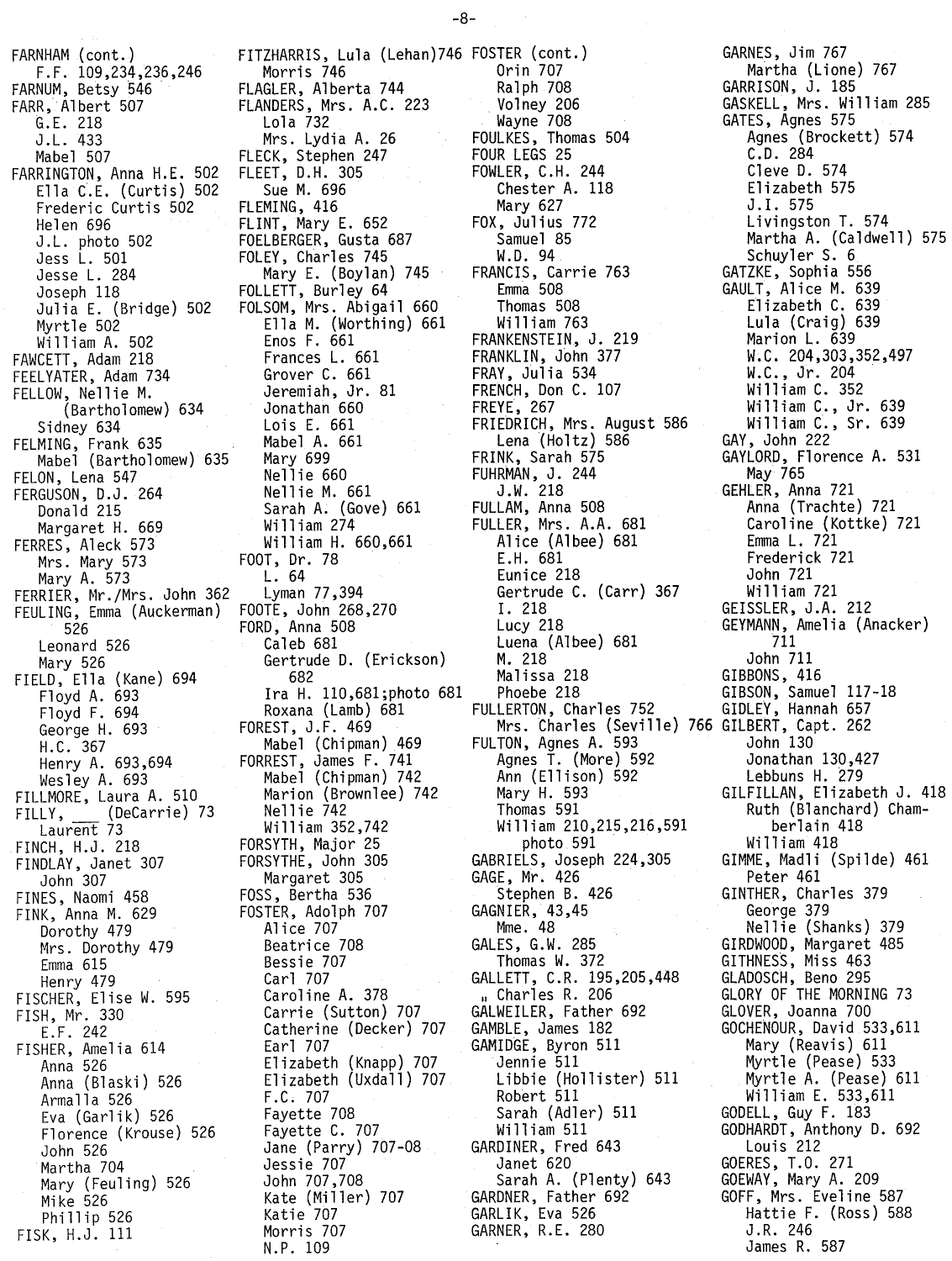GOFF (cont.) Samuel 587 Susie E. 588 GOLLIDAY, Martha 766 GOLDSMITH, Emily W. 644 GUNTHIN, FALHET 692 GOODELL, B.F. 137 Guy F. 189 GOODENOUGH, E.A. 216 GOODMAN, Maurice 137 Mrs. Maurice 190 GOODSPEED, Eva 743 F.O. 245 Owen 743 Paulina (Hulett) 743 GOOD VILLAGE 30 GOODWIN, Frank D. 142,147 Mary 716 GOODYEAR, D.A. 215 GORDON, Mr. 498 GORE, Elizabeth 729 GORMAN, Bryan 685 C.W. 685 Catherine 685 Elizabeth 685 Harriet 685 Jenney 685 John 685 Lorena 685 Mary 685 Mary (Williams) 685 Michael 685 William 685 GORSUCH, Jessie 761 GORTON, F.T. 215,216 Mrs. F.T. 190 GOSS, Charles J. 612 F. F. 192 Fanny J. (Abell) 612 Fred F. 193,612 H.S. 181,222 Homer S. 181 Martha (Dodge) 612 Olive M. 613 GOTTLIEB, Rev. 219 GOULDEN, Peter 81 GOVE, Sarah A. 661 GOWRAN, E.A. 202 Mrs. James 223 GRADY, Daniel 646 Daniel H. 646 Honora (Lavery) 646 John 671 Maggie 671 Ruth (O'Brien) 647 GRAHAM, Alexander 631 D.C. 746 Elizabeth K. (Miles)632 Fanny (Edwards) 632 Frank R. 220,222 Jane (Duncan) 631 Jennie 632 John 116,131,194,195, 220,221,631 John A. 632 Mary (Maltbey) 746 Samuel 632 GRANT, Enos 118 John E. 178 GRAY, E. 245,569 GREEN, Major 53,149 Mr. 340

GREEN (cont.) Harriet 744 John 65 N.S. 244,367 Nelson S. 367 William L. 305 GREENLEAF, L.E. 107 GREGG, George 362 GREGORY, Sarah J. 545 GREY, 416 Emma E. 494 James 494 GRIFFIN, Betsy 150 Emerson 706 Margaret (Roberts) 706 Nathan 106,110,120 GRIFFITH, & EVANS <sup>292</sup> G.P. 199 Mrs. John S. 564 Maude M. (Mohr) 564 Nathan 105 Perry 117 S.P. 92 Sarah 390 GRIGNON, 61+ claim 79 tract 88 (De-kau-ry) -DeRiviere 74 (DeKorra) 50 A. 187 Antoine 74 Augustin 73,75,81 Lavoin 50,73 Paul 60 Perish 50 Perrish 73,74 GRISWOLD, E.S. 238 George 246,562 W.E. 246 W.M. 110,236 William 562 William M. 246 GROH, Sophie 769 GROPIUS, Robert 225 GROUT, El i 372 GROVER, J.H. 714 Mary E. (Stahl) 714 GROVES, Alma 501 Bertha (Licht) 501 Elizabeth 501 Emma (Herr) 501 F.W. 274 Frank farm 267 Frank W. 501 Harold 501 Lerna 501 Martha 501 Raymond 501 Susan 501 Susan (Stevens) 501 Vera 501 Wi 11 iam 501 GRUBB, Mabel 603 GRUEL, 772 GUENTHER, Charles 222 GUILD, George P. 218 GULICK, A.V. 264 Nell ie 694 GUNDERSON, Alma (Stotzer) 640 Anna 535

GUNDERSON (cont.) Anna (Loken) 655 Christina 753 Emily 542 Emma 516 Mrs. H. 640 Henry 654 Henry A. 108 Levi 516 Lewis 654 GUNDLACH, August 724,725 Augusta (Schultz) 725 Dorothea (Thiede) 725 Fredericka 725 Maria 473,725 Wilhelmina (Priem) 725 GUPPEY, J.J. 76,110,176,180, 181,186,210,206 Joshua J. 118,177,712 GUPTIL, J.A. 128 GUTHRIE, (Hastie) 417  $W1111am 417$ HAAS, Charles 218 HAASE, Rev. 295 HABBERMAN, Grace (Simons) 657 HALES, John 659 William 657 HACKNEY, C.P. 214 HADDEN, DeWayne 482 Edwin 482 Elizabeth (Brough) 482 Emma 481 Frank 481 John 481 Kittie (McDonald) 482 Mark 482 Mary (Paft) 481 Patience (Hutchinson) 481 Roscoe J. 482 Salina 481 Salina (Woodward) 481 Will iam 481 HAECKEL, Father 692 HAERTEL, Alvina (Voertman)610 611 Carl 180,200,609,610 Charles 610,611,615,698 Lillian 610 HAEUSER, Mrs. Hugo C. 601 Mabel (Staudenmayer) 601 HAFENSTEIN, Louisa 578 HAGADORE, John 120 HAGAMEN, Benjamin A. 118 HAGAN, Johanna (Bergum) 547 Peter 547 HAGEN, Kate (Larson) 462 Mary (Mack) 635 Thomas 462 HAGERMAN, Ellen 163,241 Maria 163,241 HAGGARD, Ann 703 David 703 Elisabeth 703 Fannie 703 Flora (Brown) 703 George 703 Henry 703 Jane 703 Mary 703 Mary (King) 703 Mary J. (Cross) 704 Sarah 703 Thomas 703 William 703

HAHN, Anna 476 Charles 475 Edward 476 Freda (Bublitz) 475 Herman 476 Ida 459,476 Louis 476 Martha 476 Matilda 476 Matilda (Reddeman) 476 Minnie 476 Paulina (Hermsmeier) 476 Rosalia 476 W.C. 726 W.M. 459 William 475,476 HAIGHT, Alice 533,763 Eliza 149 Jonathan 533 Jonathan E. 105,117 Phoebe J. (Holver) 533 HALBERG, Anna D. 155 HALE, Ebenezer 81 John P. 267 Mary (Thomas) 659 HALL, Blanche 529 C.W. 573 Charles H. 222,648 Chester 455 Christina (Startin)455 Daniel 527 Ella 573 Ellen M. (Fairbanks)528 Mrs. F.G. 588 F .W. 214 Frank 572 Fred 573 George 572 Harriet R. (Kellogg)648 Hugh 107,527 Isabelle 527 Laura 573 Lucy A. (Cochrane) 588 Lydia M. (Brown) 527 Mabel 599,600 Mabel F. 528 Margaret 765 Mary A. 765 Mary A. (Ferres) 573 Mary 1. 573 Ruth E. 529 Sarah A. (Russell) 572 HALPIN, Mary 673 HALSTENSON, Engabord 555 Ingeborg 749 Ole 750 HALVERSON, Ingra 547 HAMILTON, 416 Ascar F. 118 Janet 485 Jeanette 704 John 393 Margaret (Girdwood)485 Oscar F. 442-43 Thomas 485 HAMLIN, Ellen (Lehan) 746 George 746 HAMMEN, Sarah 462 HAMMOND, Alma (Chilson)614 F.W. 699 James 84,426